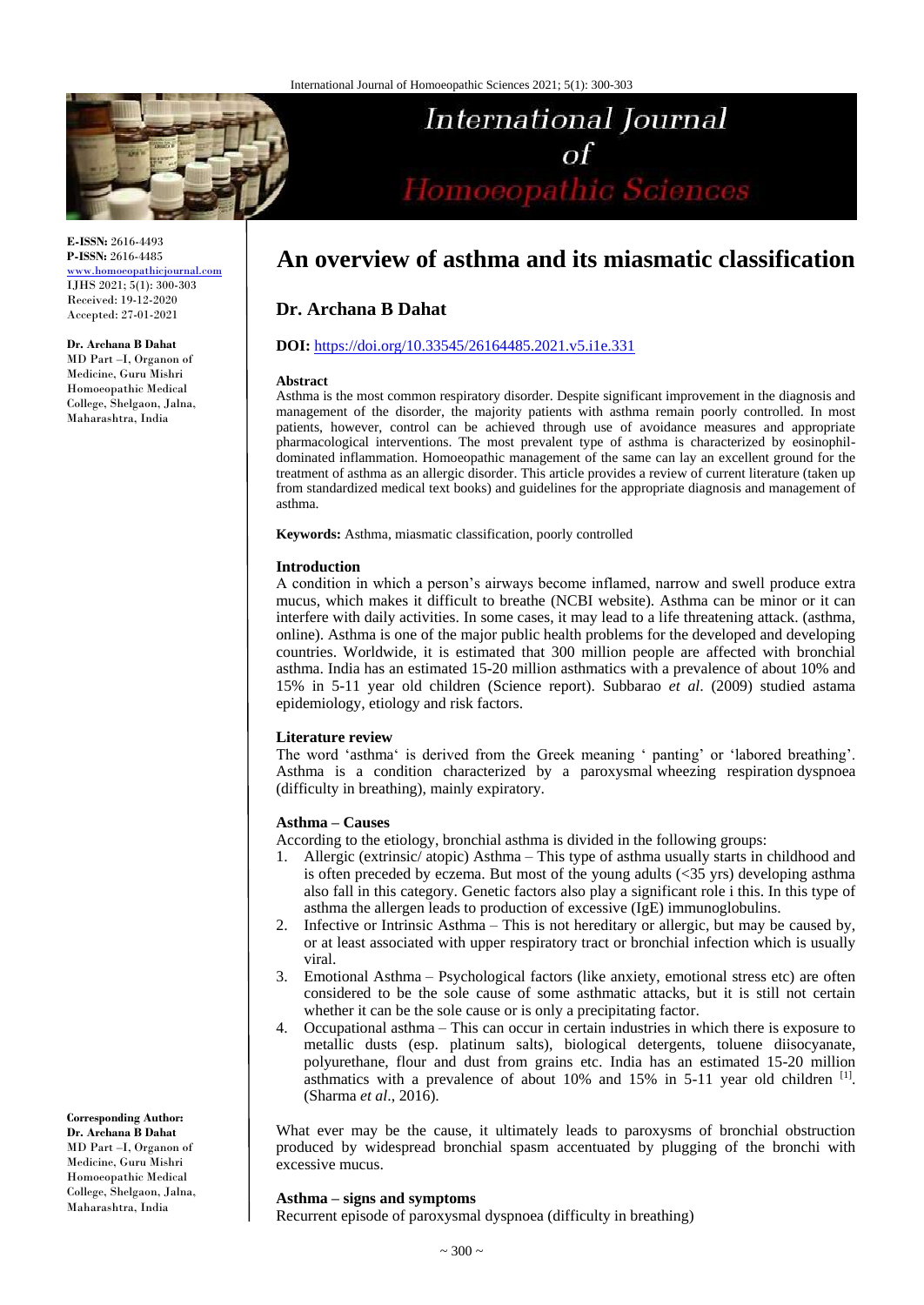The breathing is laboured, with a wheezing sound, mainly on expiration.

Asthma attacks often occur in the early hours of morning (when there is no immediate precipitating cause). During the attack patients often prefers to sit then lie down.

# **Asthma – Diagnosis**

Diagnosis can usually be made clinically by a competent doctor. Allergen sensitivity tests, X-ray, spirometry, sputum and blood tests etc may be of use in finding the cause and severity of the condition.

# **Asthma – Differential Diagnosis**

**Bronchitis** Cardiac asthma Renal asthma Isolated attacks of non-paroxysmal dyspnoea.

# **Asthma – Complications**

Apart from chronicity, usually no complications. Pneumothorax, emphysema, or areas of consolidation or pulmonary collapse may occur in very advanced cases.

# **Asthma – Conventional treatment**

Bronchodilators, anti-allergic drugs, and corticosteroids are commonly used to provide symptomatic relief.

# **Asthma – Lifestyle and Diet**

Advise for the patient:

Avoid the allergens they are sensitive to.

Do regular light exercise like brisk walking or jogging. Heavy exercise can precipitate an attack of asthma, so always do mild exercise without putting too much strain on your body.

Learn breathing exercises to improve lung capacity of especial use is 'pranayam', a yoga exercise.

Learn some stress relieving exercises, meditation, or yoga to minimize the psychological factors related to disease.

Eat healthy, nourishing and well balanced diet.

### **Asthma – Homeopathy Treatment & Homeopathic Remedies**

Homoeopathy is the second most widely used CAM in healthcare systems according to the World Health Organization. (Jonas *et al*., 1999) Studies have shown that

homoeopathic treatment for respiratory diseases was associated with a significant reduction in the use and costs of conventional drugs (Rossi *et al*., 2009) Homeopathy has remained one of the most widespread and controversial forms of complementary medicine and is used to treat asthma. The prevalence estimates of com-plementary therapy use for asthma vary widely, from 6 to  $70\%$  <sup>[1-3]</sup>. However, the clinical evidence remains uncon-vincing regarding the effectiveness of complementary ther-apies and homeopathy for asthma  $[4]$ . In addition, system-atic reviews identified the paucity of high-quality random-ized controlled trials in homeopathy [5-13]. General Approach -While dealing with a case of asthma, we not only record the symptoms of the disease but also study the medical history, family history, physical and psychological characteristics of a person. This helps to find the cause, the precipitating factors, and the hereditary tendency etc. Of special interest is the history of suppression of skin disease. There is always a tendency or predisposition for a disease – it first manifests on the less vital organs, towards the periphery (like skin). If this manifestation is suppressed then the disease shifts inwards, towards the more vital organs (like lungs, heart, brain etc).

The fact that in children asthma is often preceded by eczema is observed by the allopaths also. They say that children often 'move-out' of eczema and 'move-into' asthma. But they are unable to make a correlation. The suppression of eczema with topical preparations, does not cure the disease/sensitivity of the person, it merely drives it inwards. Remedies:

Some of the common medicines are ars-alb, ipecac, lachesis, pulsatilla, spongia, sulphur, ignatia, antim-tart, hepar-sulph, nat-sulph, tuberculinum etc. The selection of medicine varies from patient to patient.

# **Miasmatic classification**

It is absolutely necessary for a homoeopath to understand the nature of the exciting causes of bronchial asthma, the allergic triggers as well as the underlying fundamental cause of bronchial asthma which is usually due to the chronic miasms. An acquired usually psoric origin and genetic has the sycotic base. The acute exacerbations of the chronic state are latent within the constitution and have been brought by exciting factors.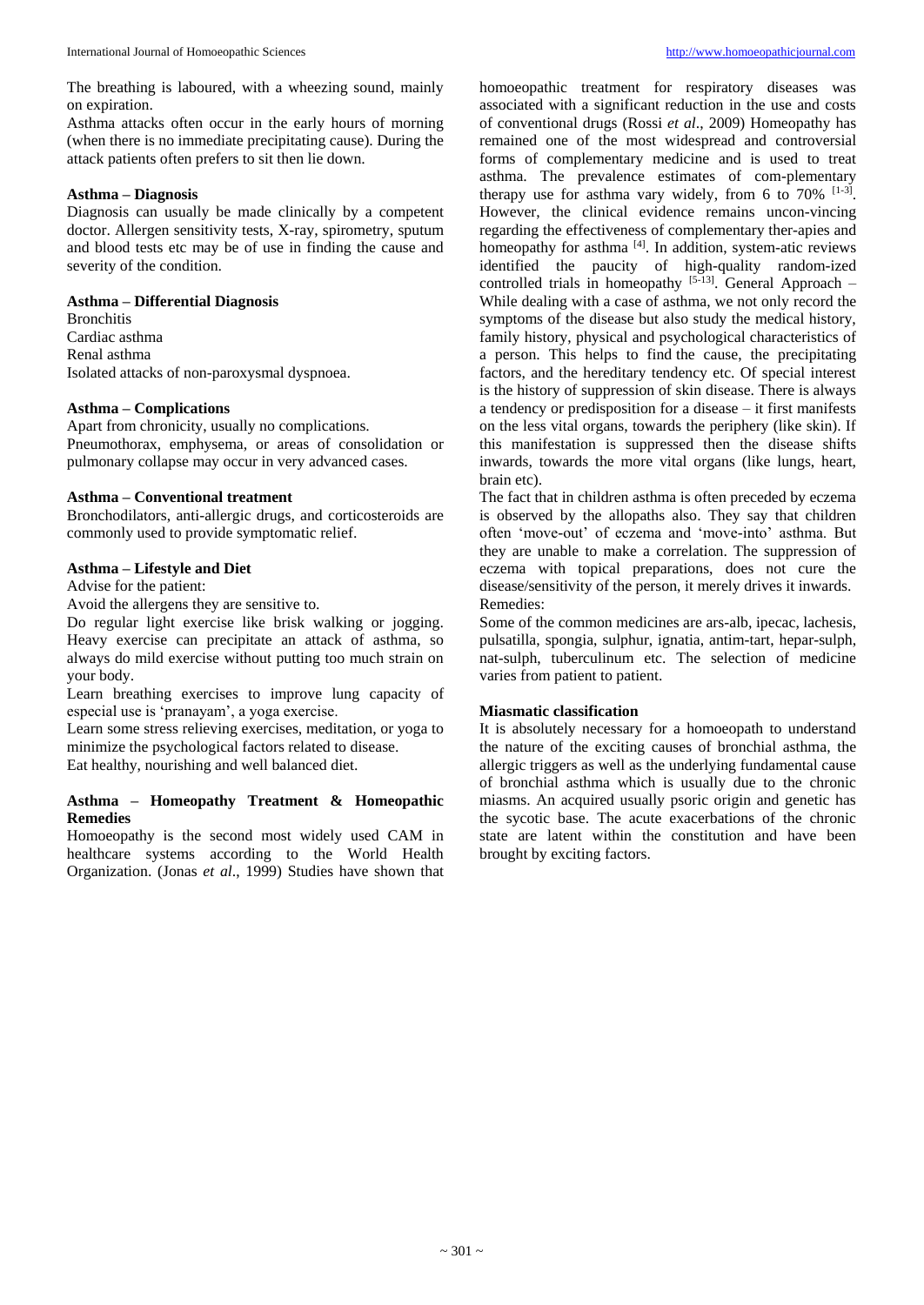| <b>Symptoms</b>            | Psora         | Peudo psora                                            | Sycotic                                      | Syphilitic              |
|----------------------------|---------------|--------------------------------------------------------|----------------------------------------------|-------------------------|
| Sneezing                   | $+$           |                                                        |                                              |                         |
| Wheezing                   | $+$           | $+$                                                    |                                              |                         |
| Cough                      | $^{+}$        | $^{+}$                                                 |                                              |                         |
| <b>Expectoration</b>       | $+$           | $+$                                                    |                                              |                         |
| Shortness of breath        | $+$           |                                                        |                                              |                         |
| <b>Chest pain</b>          | $^{+}$        | $^{+}$                                                 |                                              | $+$                     |
| <b>Tiredness, Weakness</b> | $+$           |                                                        |                                              |                         |
| Cyanosis                   | $+$           | $^{+}$                                                 |                                              | $+$                     |
| <b>Digital Clubbing</b>    | $+$           |                                                        | $\ddot{}$                                    |                         |
| Telangiectasia             | $+$           | $+$                                                    | $+$                                          |                         |
| X ray findings             | <b>Normal</b> | <b>Sings of inflammation</b><br>Lymph node enlargement | Signs of effusion<br><b>Gaseous effusion</b> | Signs of<br>Haemorrhage |

|  |  | Table 1: Shows symptoms |  |
|--|--|-------------------------|--|
|--|--|-------------------------|--|

Each of the chronic miasms has their own characteristic signs that are an integral part of the totality of the symptoms. Psora tends to produce to irritation, inflammation, and hypersensitivity and Pseudo-psora tends toward suppuration Sycosis tends to produce infiltrations, indurations, and over growth and Syphilis tends toward granulation, degeneration and ulceration.

### **Concussion**

Asthma is the most common respiratory disorder which should be suspected in patients with recurrent cough, wheeze, chest tightness and dyspnea, and should be confirmed using objective measures of lung function. Allergy testing is highly recommended to identify its possible triggers. All asthmatics should have regular follow up visits during which criteria for asthma control, adherence to therapy (conventional or homoeopathic) and proper inhaler technique, if in use, should be revived.

### **Financial Support and Scholarship:** Nil

**Conflicts of interest:** There are no conflicts of interest.

### **References**

- 1. Epidemiology and costs of chronic obstruction pulmonary disease. Available Partridge MR, Dockrell M, Smith NM. The use of complementary medicines by those with asthma. Respir Med 2003;97(4):436-8.
- 2. Jørgensen V, Launsø L. Patients' choice of asthma and allergy treatments. J Altern Com-plement Med 2005;11(3):529-34.
- 3. Schäfer T. Epidemiology of complementary alternative medicine for asthma and allergy in Europe and Germany. Ann Allergy Asthma Immunol 2004;93(2- 1):S5-10.
- 4. Mokhtar N, Chan SC. Use of complementary medicine

amongst asthmatic patients in pri-mary care. Med J Malaysia 2006;61(1):125-7.

- 5. Lewith GT, Watkins AD. Unconventional therapies in asthma: an overview. Allergy 1996;51(11):761-9.
- 6. Poitevin B. Review of experimental studies in allergy: clinical studies. Br Homeopath J 1998;87(02):89-99.
- 7. Linde K, Jobst KA. Homeopathy for chronic asthma. Cochrane Database Syst Rev 2000;(2):CD000353.
- 8. McCarney RW, Linde K, Lasserson TJ. Ho-meopathy for chronic asthma. Cochrane Da-tabase Syst Rev 2004;(1):CD000353.
- 9. Bellavite P, Ortolani R, Pontarollo F, Piasere V, Benato G, Conforti A. Immunology and homeopathy. 4. Clinical studies – Part 2. Evid Based Complement Alternat Med 2006;3(4):397-409.
- 10. Bellavite P, Chirumbolo S, Magnani P, Orto-lani R, Conforti A. Effectiveness of homeopa-thy in immunology and inflammation disor-ders. A literature overview of clinical studies. Homoeopathic Heritage International 2008;33(2)35-7.
- 11. McCarney RW, Lasserson TJ, Linde K, Brinkhaus B. An overview of two Cochrane systematic reviews of complementary treat-ments for chronic asthma: acupuncture and homeopathy. Respir Med 2004;98(8):687-96.
- 12. Ullman D, Frass M. A review of homeopathic research in the treatment of respiratory aller-gies. Altern Med Rev 2010;15(1):48-58.
- 13. Sharma B, Narula RH, Manchanda RK. Ho-moeopathy for the management of asthma: A review of Council's Clinical Research. In-dian J Res Homoeopathy 2015;9(2):69-78.14
- 14. Moher D, Liberati A, Tetzlaff J, Altman DG. PRISMA Group. Preferred reporting items for systematic reviews and meta-analyses: the PRISMA statement. BMJ. 2009;339:b2535.